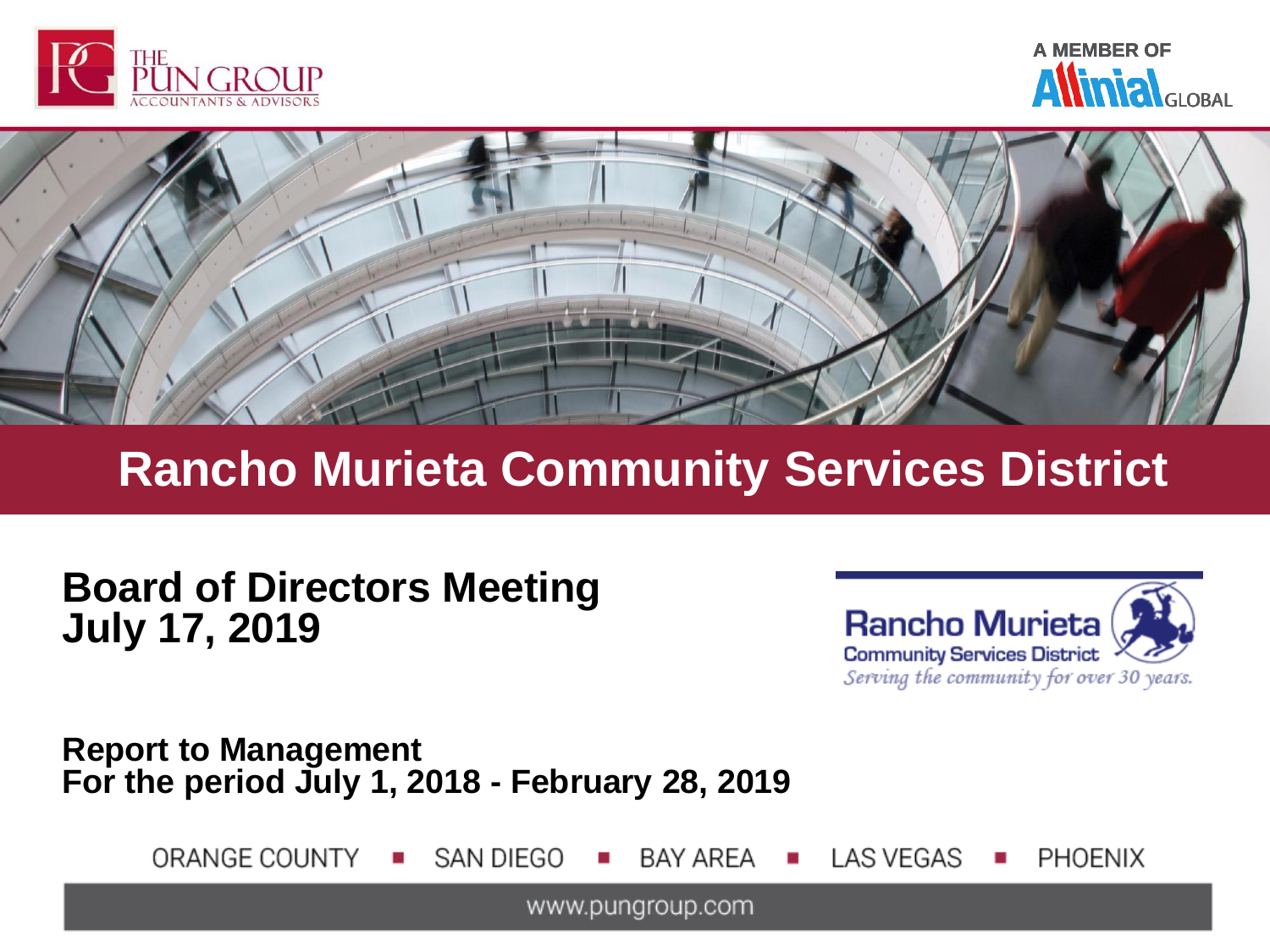





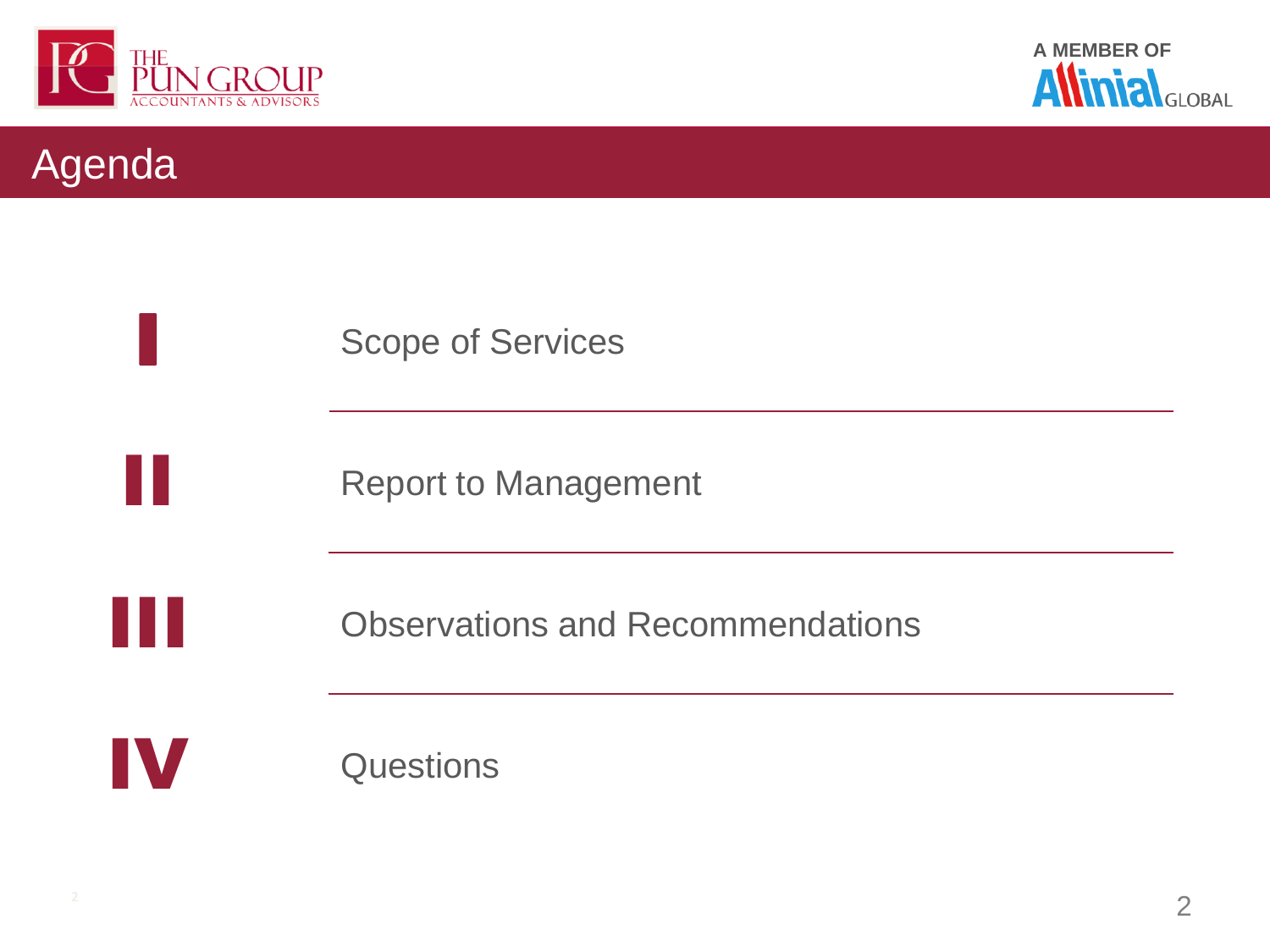



## I. Scope of Services

- Financial Accounting Services for the period from July 1, 2018 through current (February 28, 2019) as follows:
- Reconciliation of District records to the general ledger and budget
- Accrual and other adjusting entries and recommended process
- Develop recommendations for a new process / migration to new process
- Recommend improved / best practice accounting processes to include reporting out of Great Plains
- Assist staff to complete the 2019-2020 budget report generated out of the Great Plains tool by May 1, 2019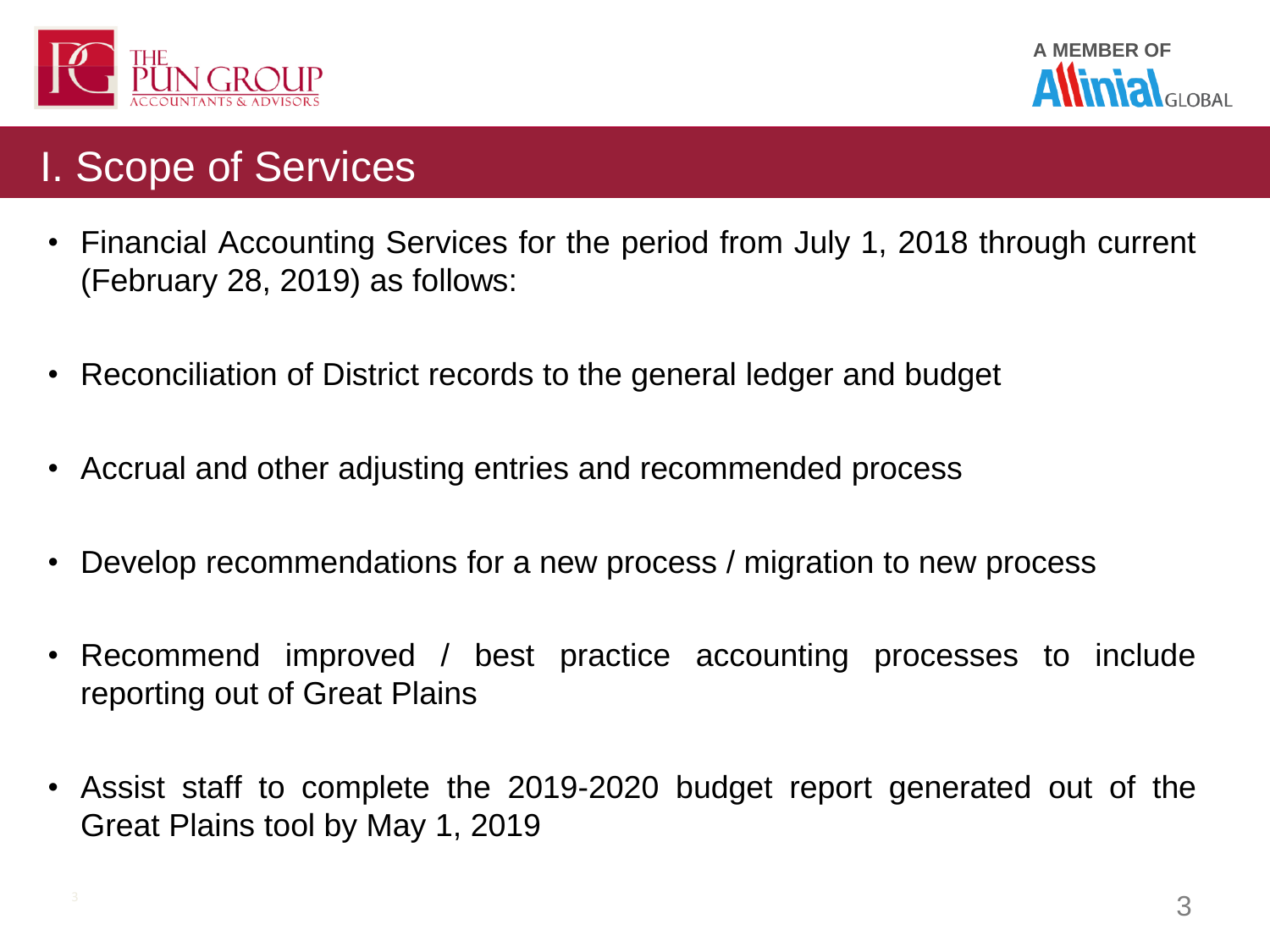

**A MEMBER OF**

## II. Report to Management

- Identified opportunities for strengthening internal controls and operating efficiency over financial reporting ("internal control")
- Did not test for operating effectiveness nor do we express an opinion on effectiveness; did not conduct an audit
- Obtained an understanding of the internal controls as part of our financial accounting services
- Ranked as critical, important and good practice
	- A *deficiency in internal control* exists when the design or operation of a control does not allow management or employees, in the normal course of performing assigned functions, to prevent, detect, or correct misstatements on a timely basis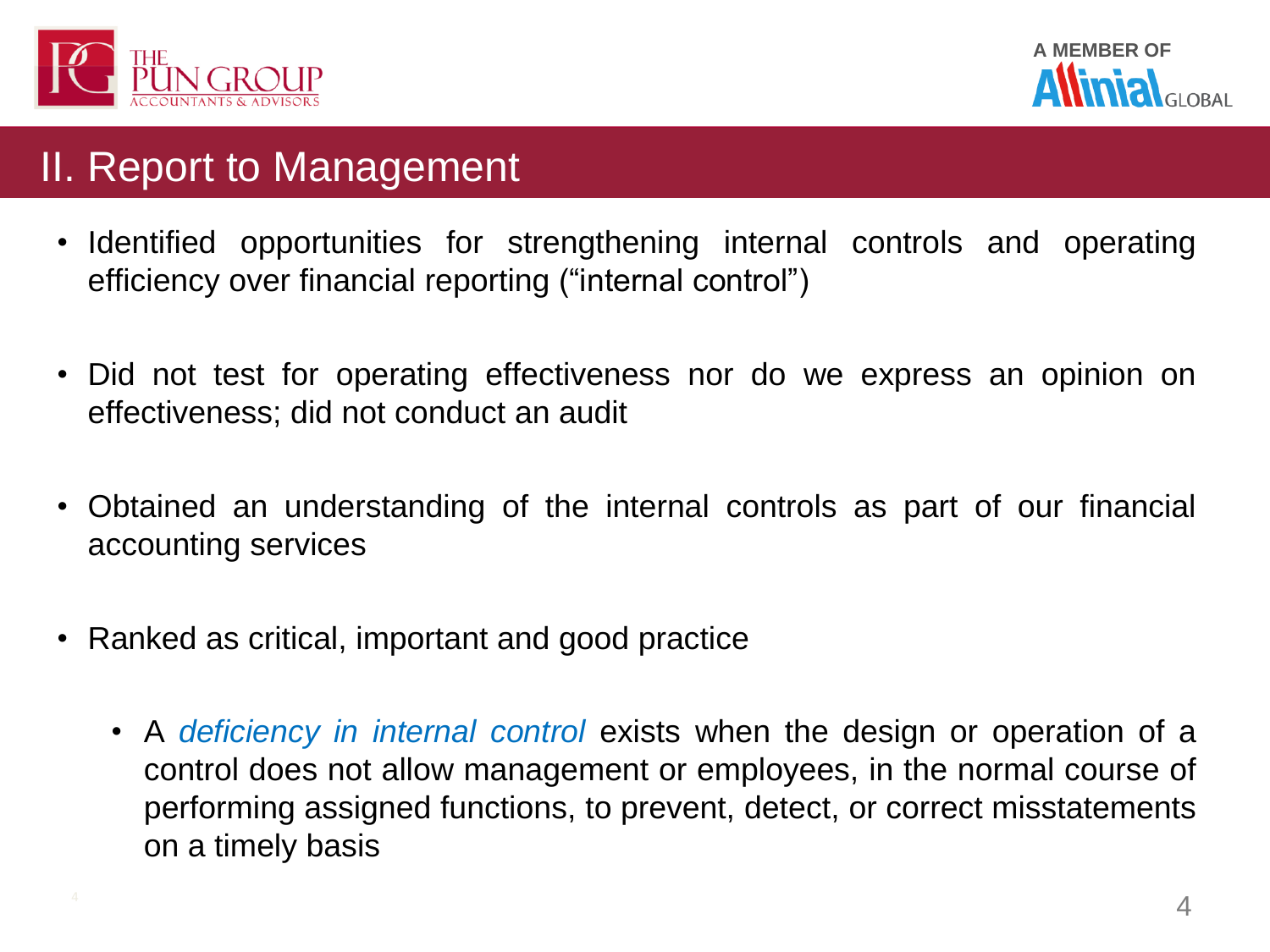

A MEMBER OF **ANTIMER** GLOBAL  $\boldsymbol{\Lambda}$ 

# II. Report to Management (Continued)

• Ranked in order of significance as follows:

| <b>Significance</b>  | <b>Human</b><br><b>Resources &amp;</b><br><b>Payroll</b> | <b>Financial</b><br><b>Processes</b><br>& Policies | <b>Financial</b><br><b>System</b><br><b>Integration</b> | <b>Financial &amp;</b><br><b>Other</b><br><b>Reporting</b> |
|----------------------|----------------------------------------------------------|----------------------------------------------------|---------------------------------------------------------|------------------------------------------------------------|
| <b>Critical</b>      |                                                          | 5                                                  |                                                         |                                                            |
| Important            |                                                          |                                                    |                                                         |                                                            |
| <b>Good Practice</b> | 5                                                        |                                                    |                                                         |                                                            |
| <b>Total</b>         | 10                                                       |                                                    |                                                         |                                                            |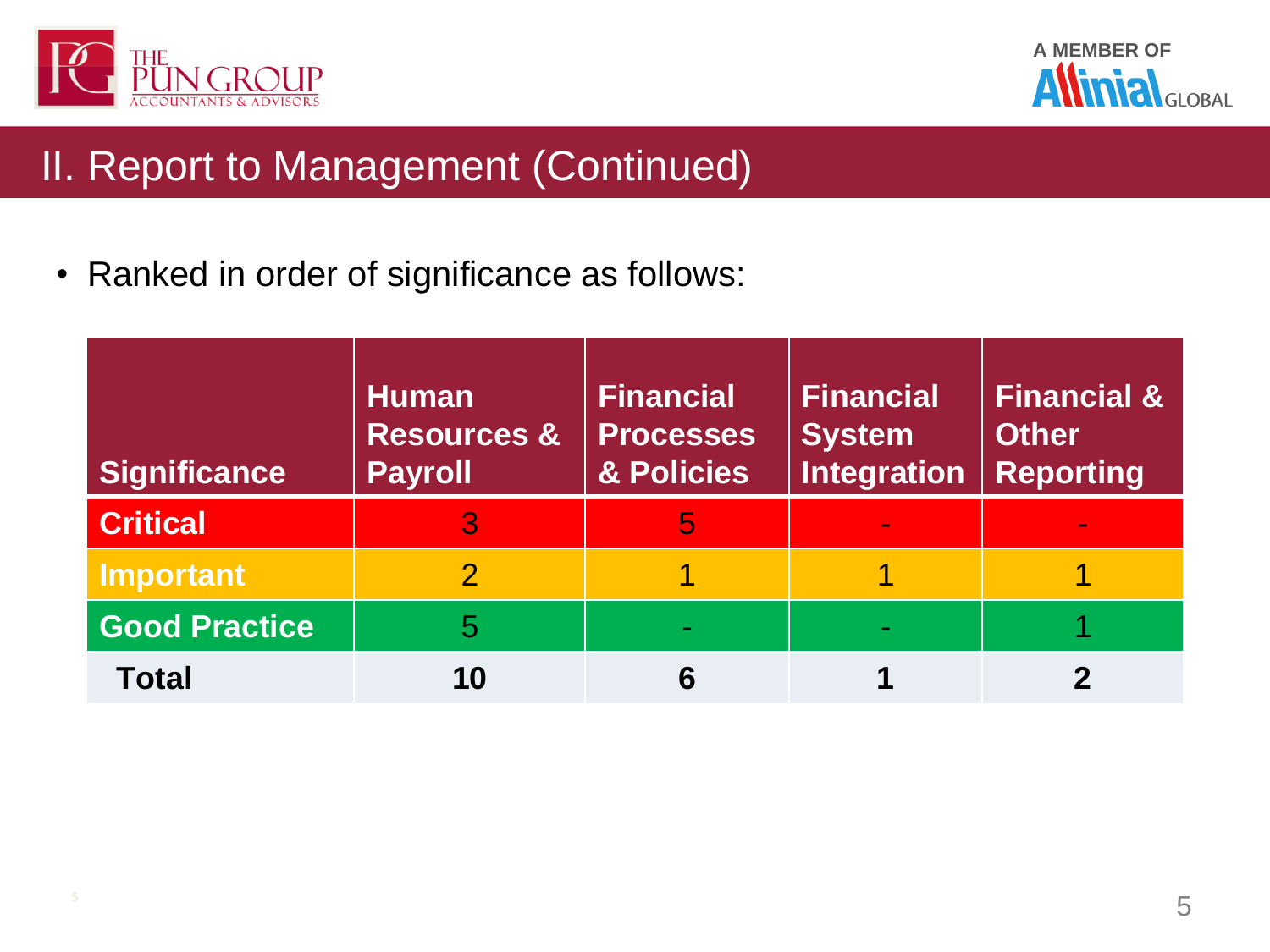



# III. Observation and Recommendations

# **Ranked: Critical**

#### **Human Resources and Payroll**

- 2019-2 Recording of CalPERS Contributions through Bank Reconciliation **Module**
- 2019-3 Lack of Monthly Reconciliations between Sage and Payroll System
- 2019-4 Payroll not Reconciled to the General Ledger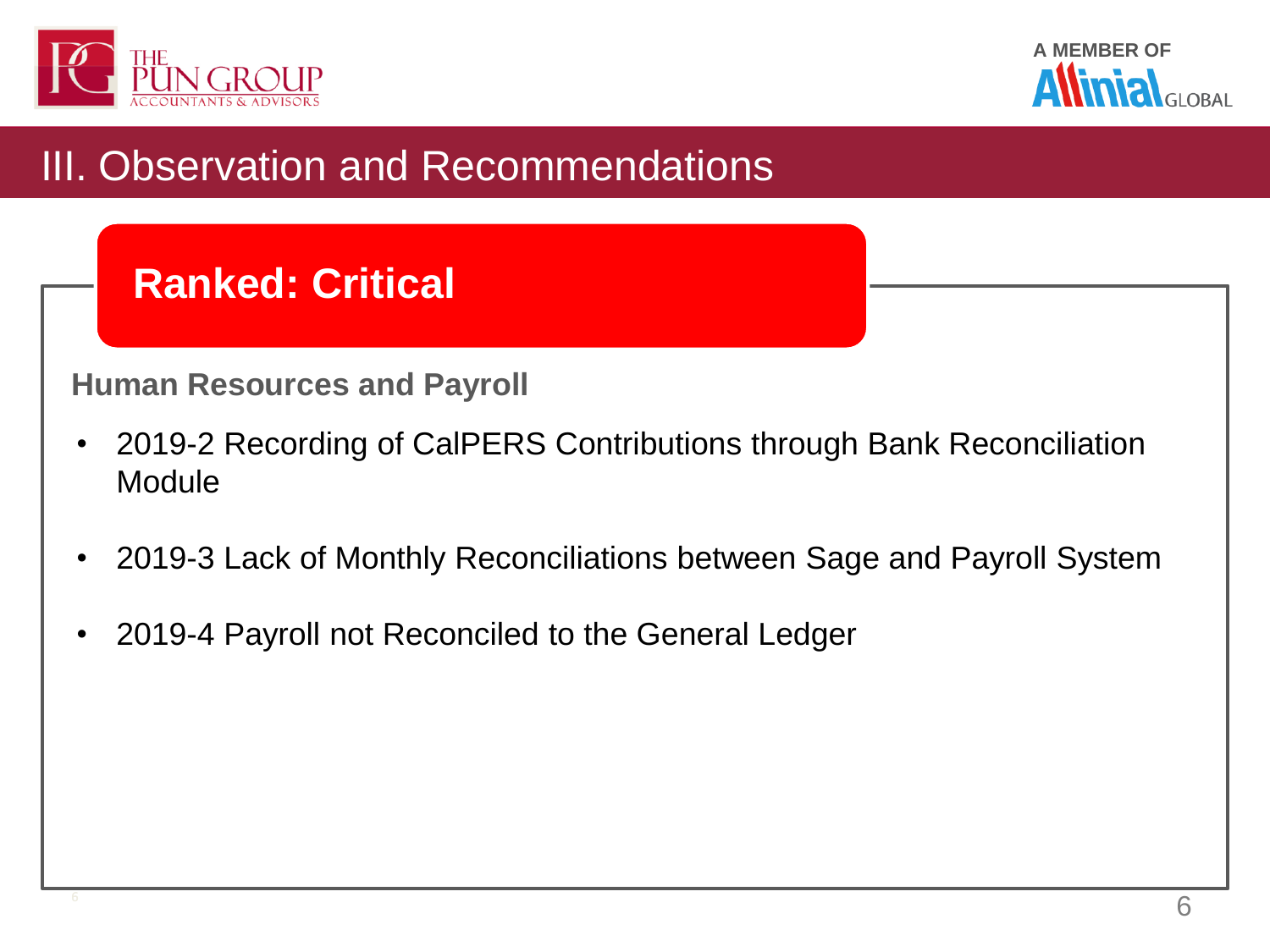



# **Ranked: Critical**

### **Financial Processes and Policies**

- 2019-9 Standardize the District's Collection Process for Utility and Security Billings
- 2019-10 Errors in Posting Tax Payments Received from the County of Sacramento
- 2019-13 Prepare a Formal Bid to Conduct a Cost Plan Study
- 2019-14 Segregation of Duties over Journal Entry Preparation, Approval and Recording
- 2019-16 Process for Receiving Cash Payments at Front Counter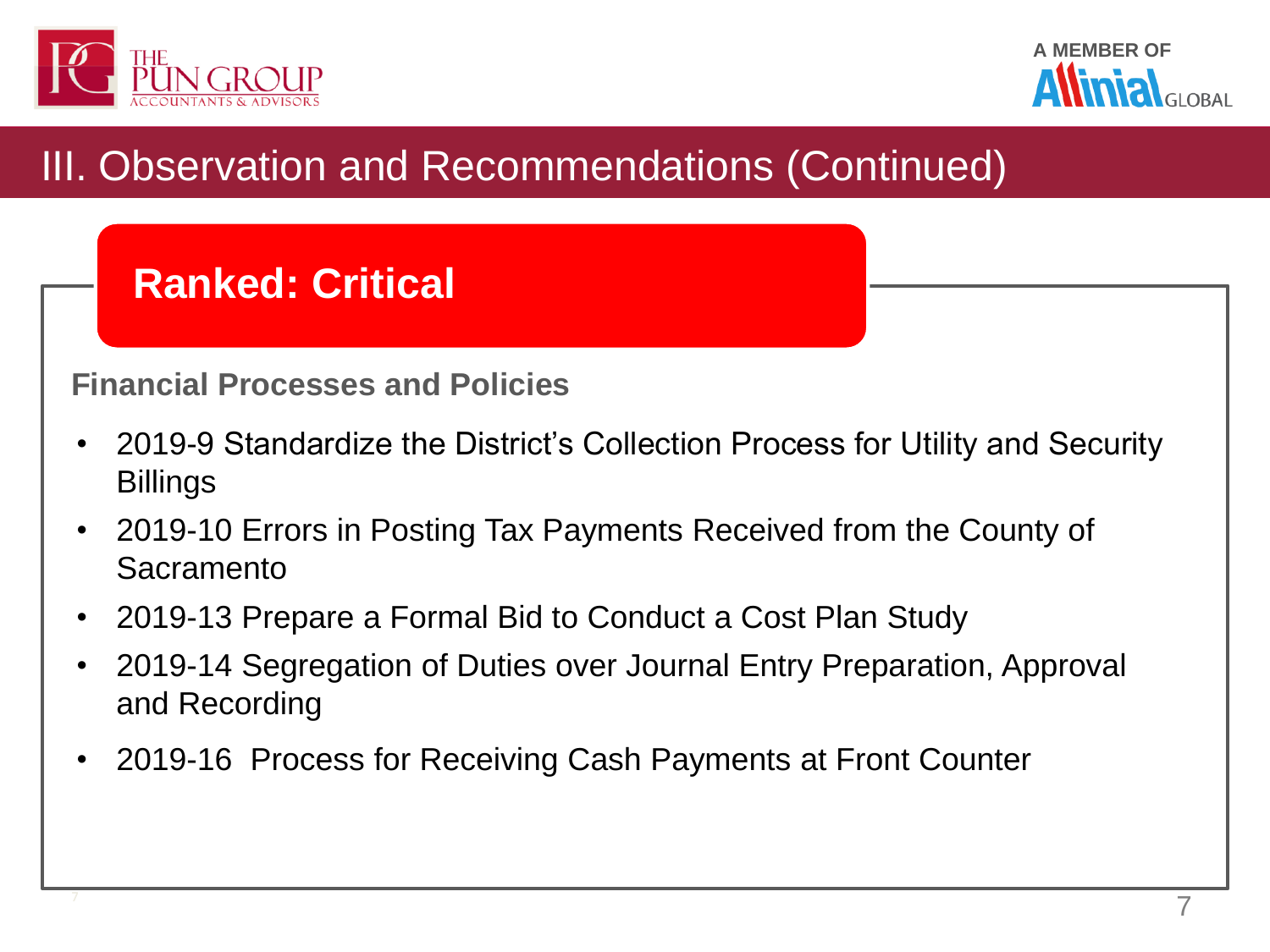

**A MEMBER OF**

# III. Observation and Recommendations (Continued)

## **Ranked: Important**

**Human Resources and Payroll**

- 2019-1 Computation of Base Rate of Pay for Overtime
- 2019-5 Prohibition on Gifts of Public Funds

**Financial Processes and Policies**

• 2019-6 District Lacks Formal, Written Accounting Policies and Standard Operating Procedures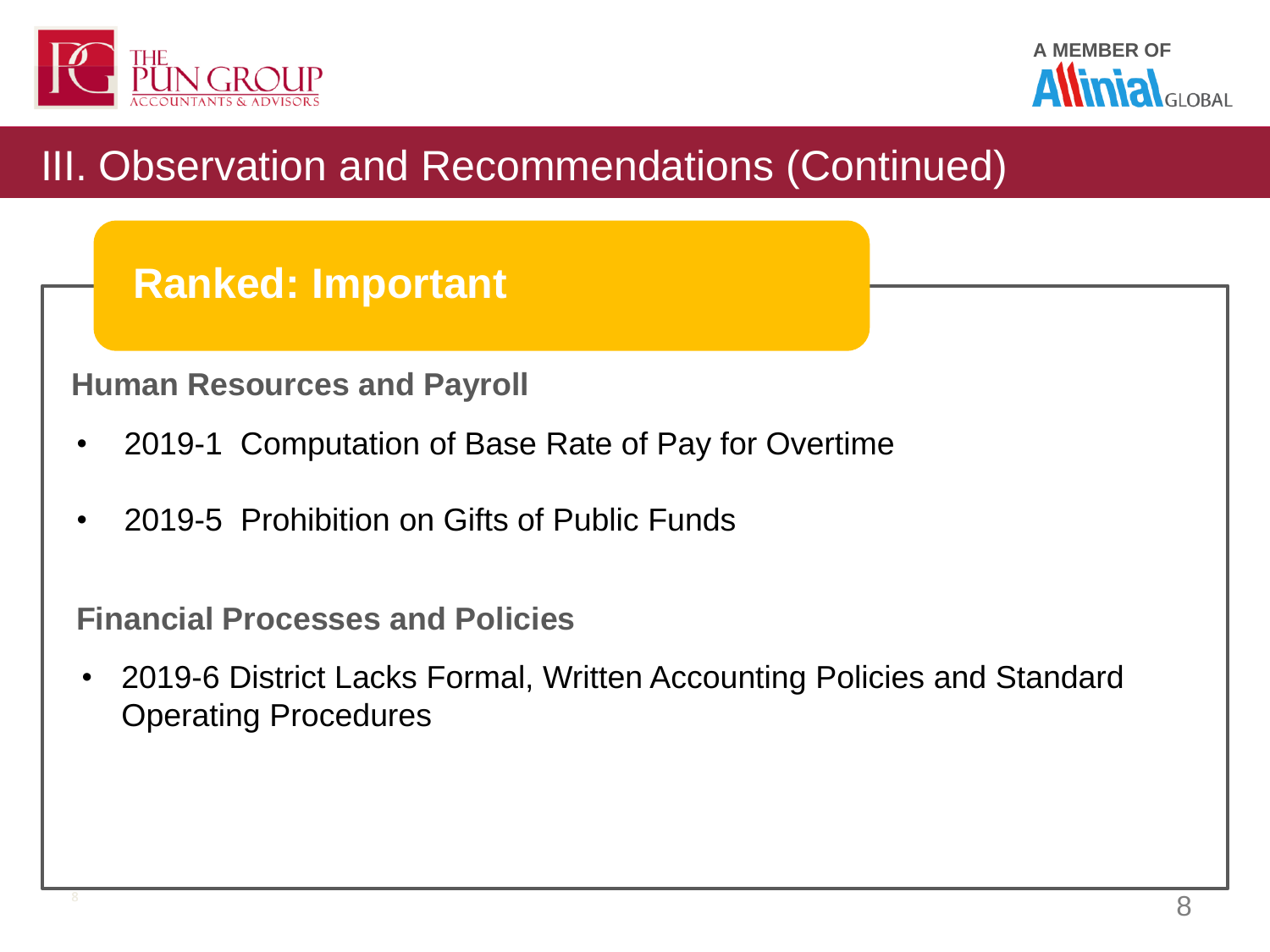



## **Ranked: Important**

### **Financial System Integration**

• 2019-18 Lack of Reconciliation of Non-Integrated Utility Billing System to General Ledger

**Financial and Other Reporting**

• 2019-10 Lack of Proper Accounting over Community Facilities District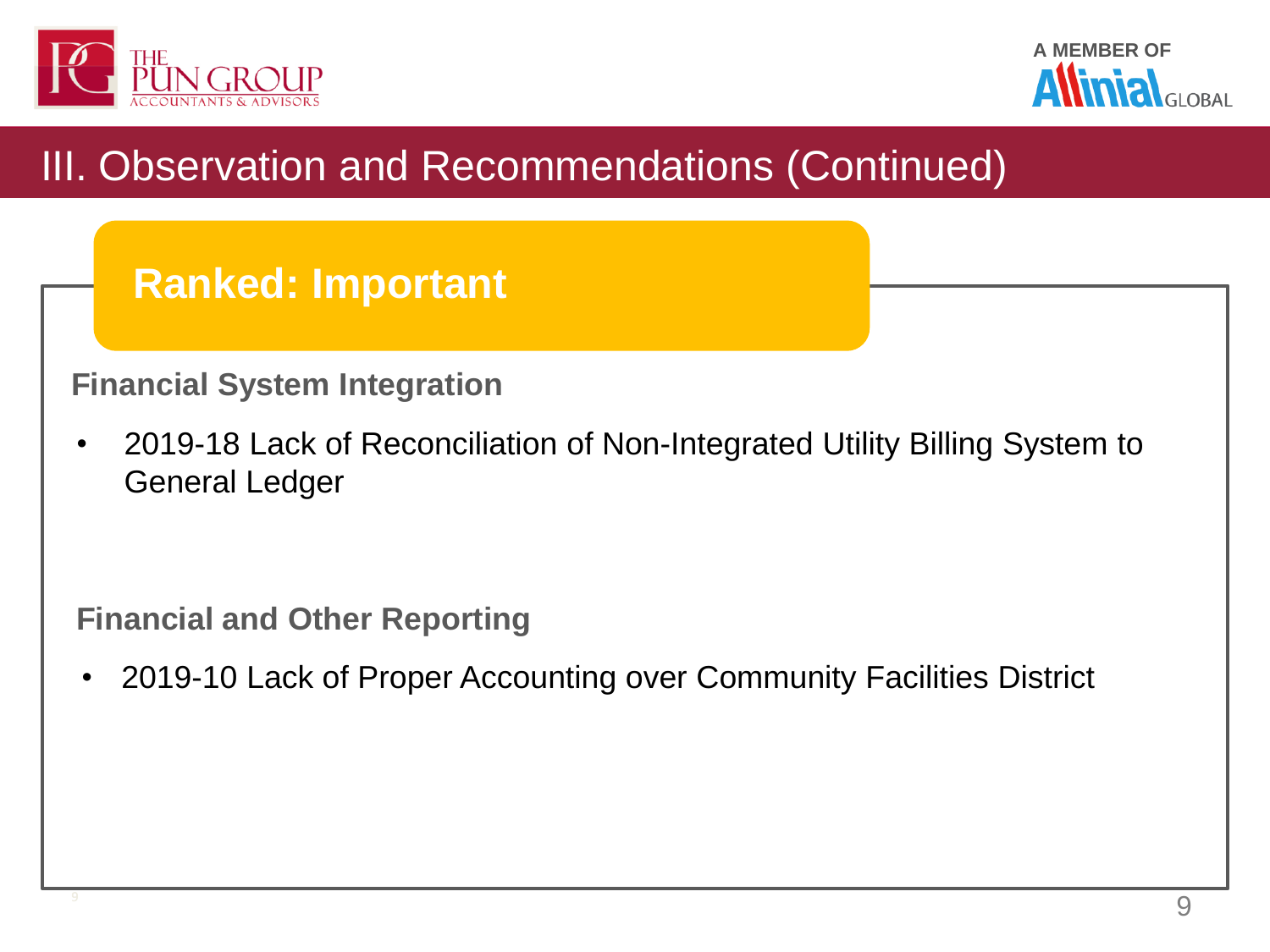



# **Ranked: Good Practice**

#### **Financial Processes and Policies**

- 2019-7 Accrued Interest is being Recorded through Monthly Market Value Adjustments
- 2019-8 Stale Dated Entries and Unposted Batches in Great Plains
- 2019-11 Lack of formal Policies and Procedures Governing the Budget Preparation, Adoption and Monitoring
- 2019-12 Balance Information Needs in the Budget Document
- 2019-17 Address Paper and Electronic Document Storage Requirements for Critical Financial Records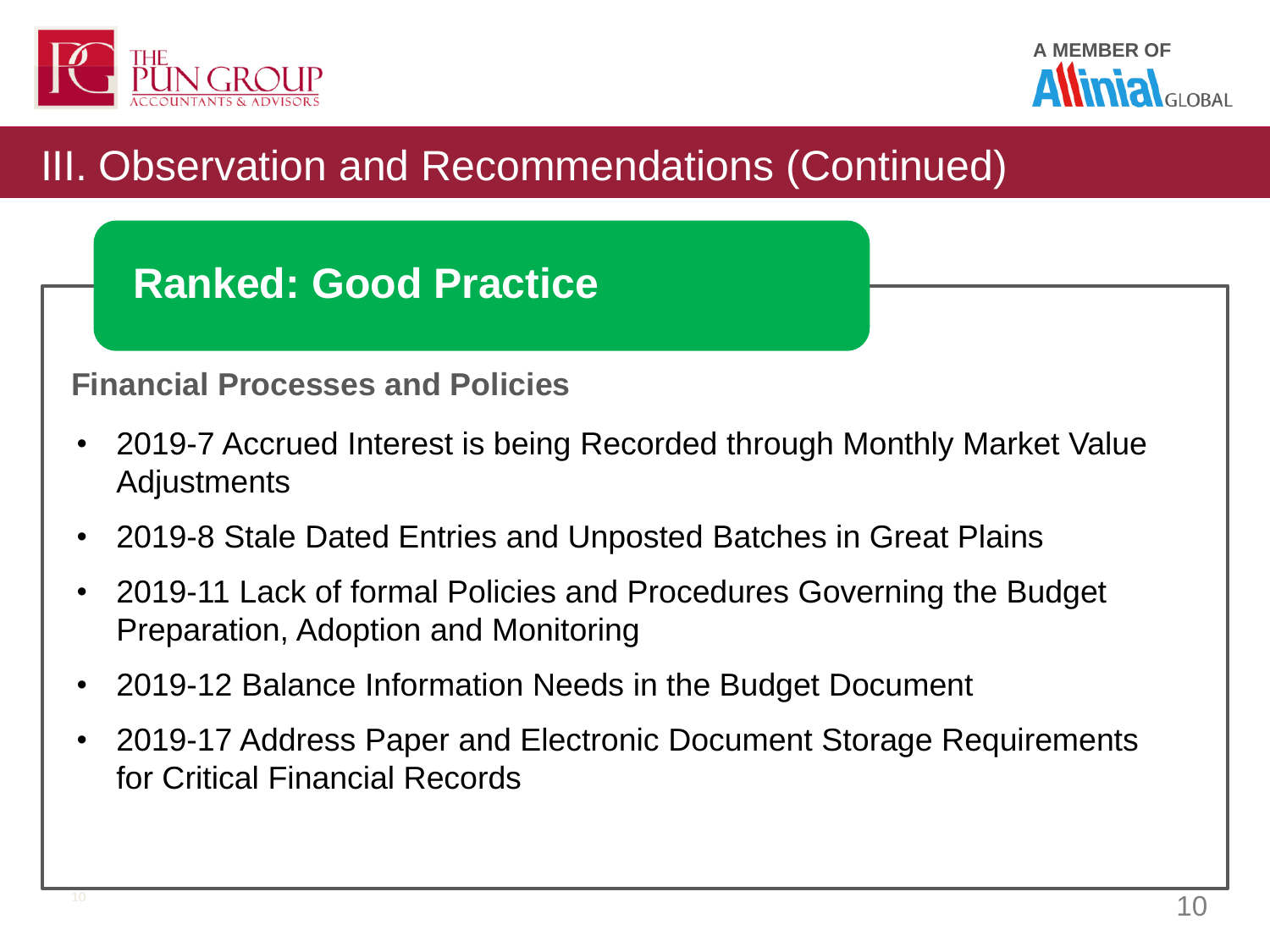





#### **Financial and Other Reporting**

• 2019-19 Chart of Accounts Deviates from the State Controller's Special District Uniform Accounting and Reporting Procedures